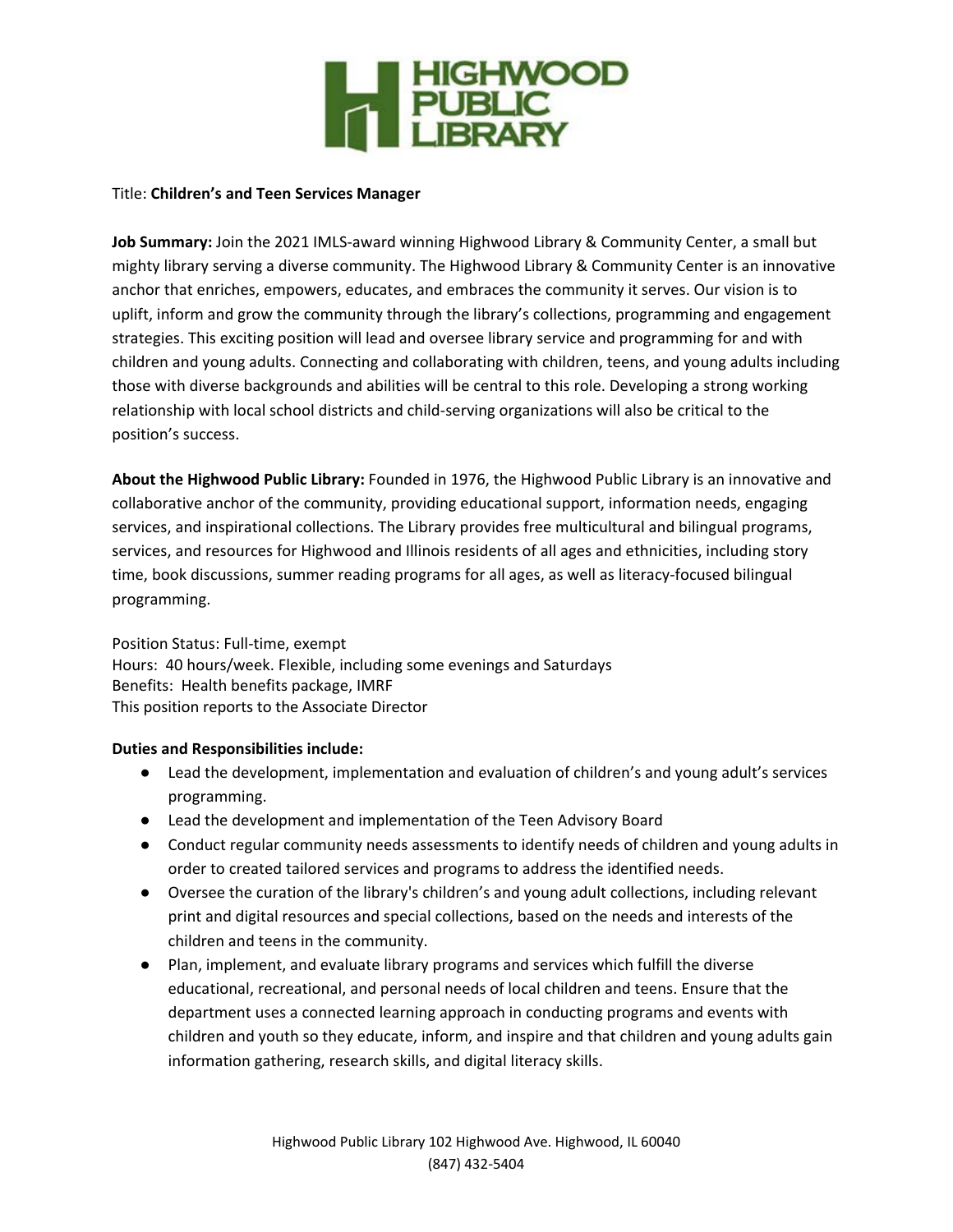

- Directly supervise children's and young adult program staff members, providing direction, guidance, coaching and evaluation. Assist team members in effectively reaching their professional goals and carrying out the strategic plan.
- Coordinate training and background checks for and daily activities of volunteers assigned to youth and children's services.
- Leverage community experts, coaches, and mentors for services and programs in order to meet children's and teens needs and interests.
- Adopt a community engagement mindset and develop and maintain effective relationships with schools, community groups, agencies, and non-profits that target youth in order to plan and deliver programs and services that meet local youth needs and interests.
- Attend and participate in professional library conferences, seminars, associations, and network committees; read professional literature; attend and participate in staff meeting discussions and trainings.
- Track all program data, outcomes and success stories and complete program reports.
- Provide prompt, courteous, and direct assistance to all patrons with basic information regarding use of library materials, equipment, and services.
- Other duties as assigned.

# EDUCATION/QUALIFICATIONS:

- Master's degree in Library and Information Science from an ALA-accredited program preferred.
- One or more years of professional experience in a library setting, with supervisory experience preferred.
- Background experience in education or demonstrated experience working with children and teens with knowledge of positive behavior support and interventions preferred.
- Ability to draw on concepts of developmental stages, including physical, affective and interpersonal, cognitive, language and social milestones as they relate to children and teens.
- Knowledge of relevant, developmentally appropriate library materials and services available for children and teens.
- Knowledge of a trauma informed approach to library services and library restorative practices for youth.
- Empathic and compassionate approach to serving and collaborating with children and teens.

This position is partially grant funded and will depend on the continued availability of sufficient funding.

# PHYSICAL DEMANDS

The physical demands described here are representative of those that must be met by an employee to successfully perform the essential functions of this job. Reasonable accommodations may be made to enable individuals with disabilities to perform the essential functions.